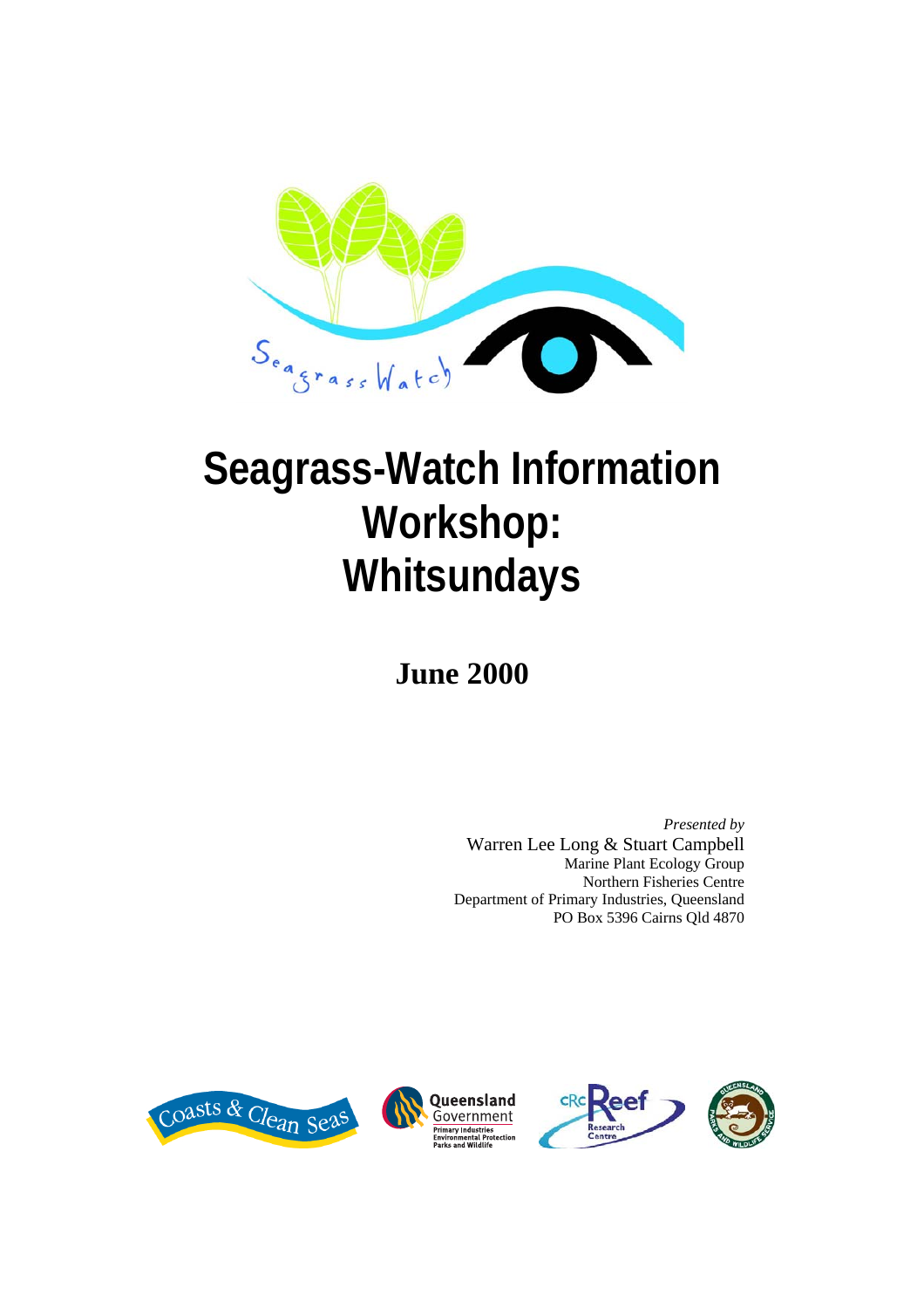## Objectives of workshops

After discussions with the community volunteers, it was considered that holding a workshop was the most appropriate way to present the preliminary results of ongoing monitoring at Key Sites and give the community volunteers an opportunity to contribute to the final interpretation of the data. Unfortunately, holding a workshop where all volunteers can attend is often impractical in the Whitsundays, as volunteers are widely dispersed across the region. Hence, the workshop provided an opportunity for volunteers in Airlie Beach to

- review any data collection problems (common errors filling in data sheets, how to take a good photo, etc).
- ddress any concerns volunteers are having in terms of recording information (eg. confusion with % epiphyte and % algae), and
- conduct a brief lab session to cover seagrass identification.

Analysis of the data in greater detail (taking any issues raised in the workshop into consideration) and present in the draft final report is due in May 2001.

### Results & outcomes of workshop

#### Location of workshop

The workshop was held at OPWS Offices, Whitsundays, Monday  $26<sup>th</sup>$  June 2000, 6:00-9:00pm

> *Attended by 42 participants (including Whitsunday volunteers, Order of Underwater Coral Heroes, and QPWS rangers)*

#### Workshop agenda

#### 1 Background to seagrass ecology and management of seagrass resources

• Warren Lee Long presented background information on seagrass ecology and the issues that impacted seagrass meadows. The purpose was to inform potential new volunteers of the importance of these critical habitats.

#### 2 Status of program to date

- Stuart Campbell outlined the Seagrass-Watch project in the Whitsundays. Options were discussed for Seagrass-Watch post CCS funding and there was a general consensus for continued scientific support.
- Stuart discussed how results of the program were being directly used to assist coastal management by government agencies such as the DPI sand QPWS. Maps of seagrass meadows have been used in the development of coastal management plans. Data on the trends in seagrass abundance has provided the only scientifically reliable baseline against which impacts associated with dredging and coastal development have been assessed (eg. *Shute Harbour dredging proposal, Laguna Quays Airport development, etc*).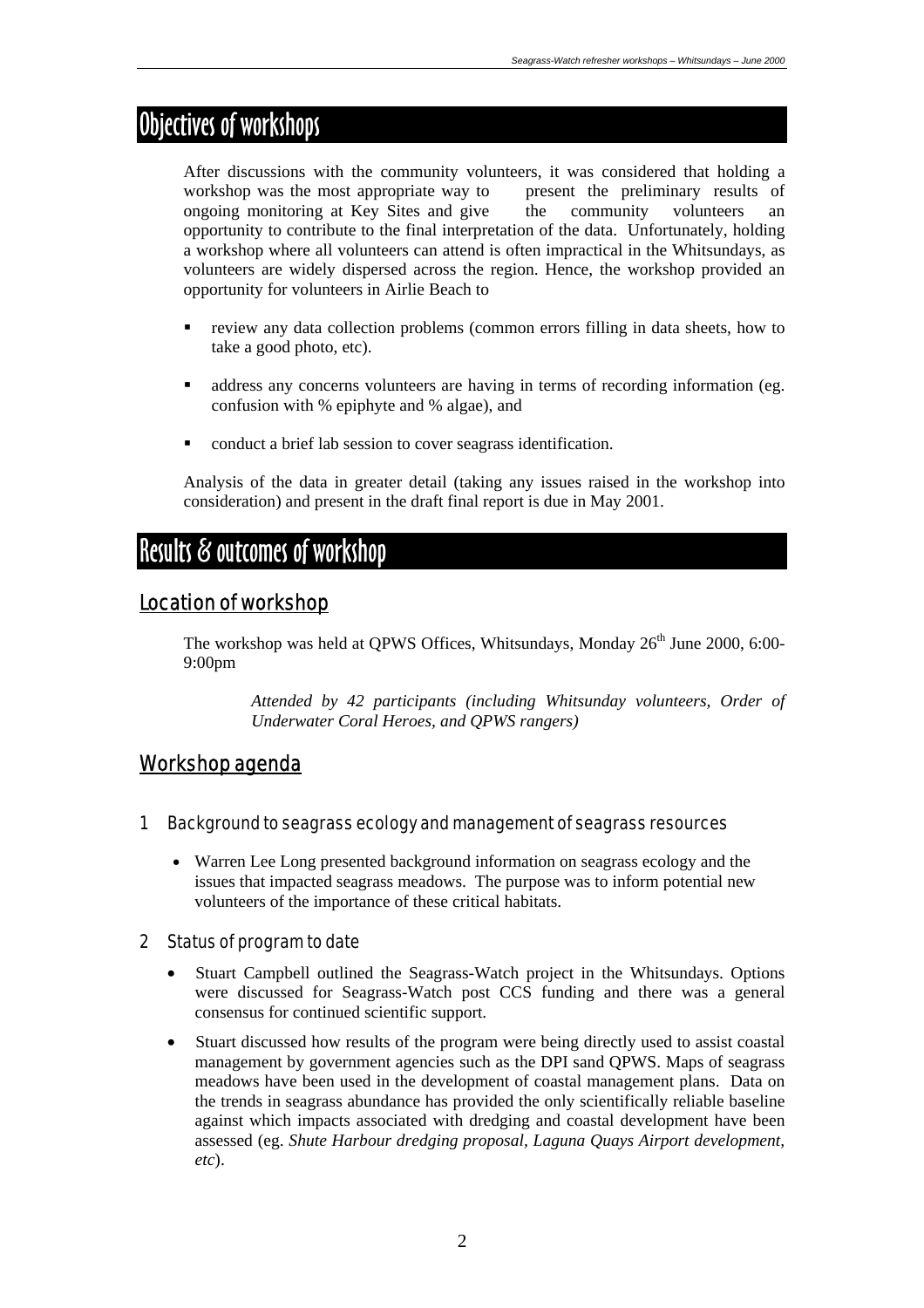• Stuart suggested that one approach for continued funding was to lobby the government departments/agencies/local authorities that are using the results of the monitoring to assist coastal management.

#### 3 Community participation

• Stuart discussed how the rates of community volunteer participation have continued to increase, although the number of established monitoring sites is currently enough to adequately cover the region. In June 2000, there were 14 intertidal and 2 subtidal sites being monitored using traditional transect methods. The seagrass meadow at Cid Harbour is being monitored in a different manner as volunteers are trying to capture the change in a large area of seagrass meadow frequently used by turtle and dugong (~2km x 3km). At this site 15 areas are examined for changes in seagrass composition and abundance, although it is considered as 1 site.



#### **Numbers of volunteers and sites monitored as part of Seagrass-Watch from September 1999-Decemeber 2000.**

#### 4 The Monitoring process

- *a) Data sheets* 
	- Common errors in completing data sheets were discussed.
	- The recording of anecdotal observations (eg. changes in seagrass abundance, dugong sightings, seagrass and algal deposition on beaches, rainfall events) on the Seagrass-Watch calendar was discussed. Participants were encouraged to use the calendar or other means to record these.
- *b) Algae vs epiphytes* 
	- Volunteers required clarification on measuring algal epiphytes versus unattached algal abundance.
- *c) Taking a photo* 
	- The importance of taking a photograph of a monitoring quadrat and how this information is used was discussed.
- *d) Seed sampling* 
	- Methods of seed collecting were discussed.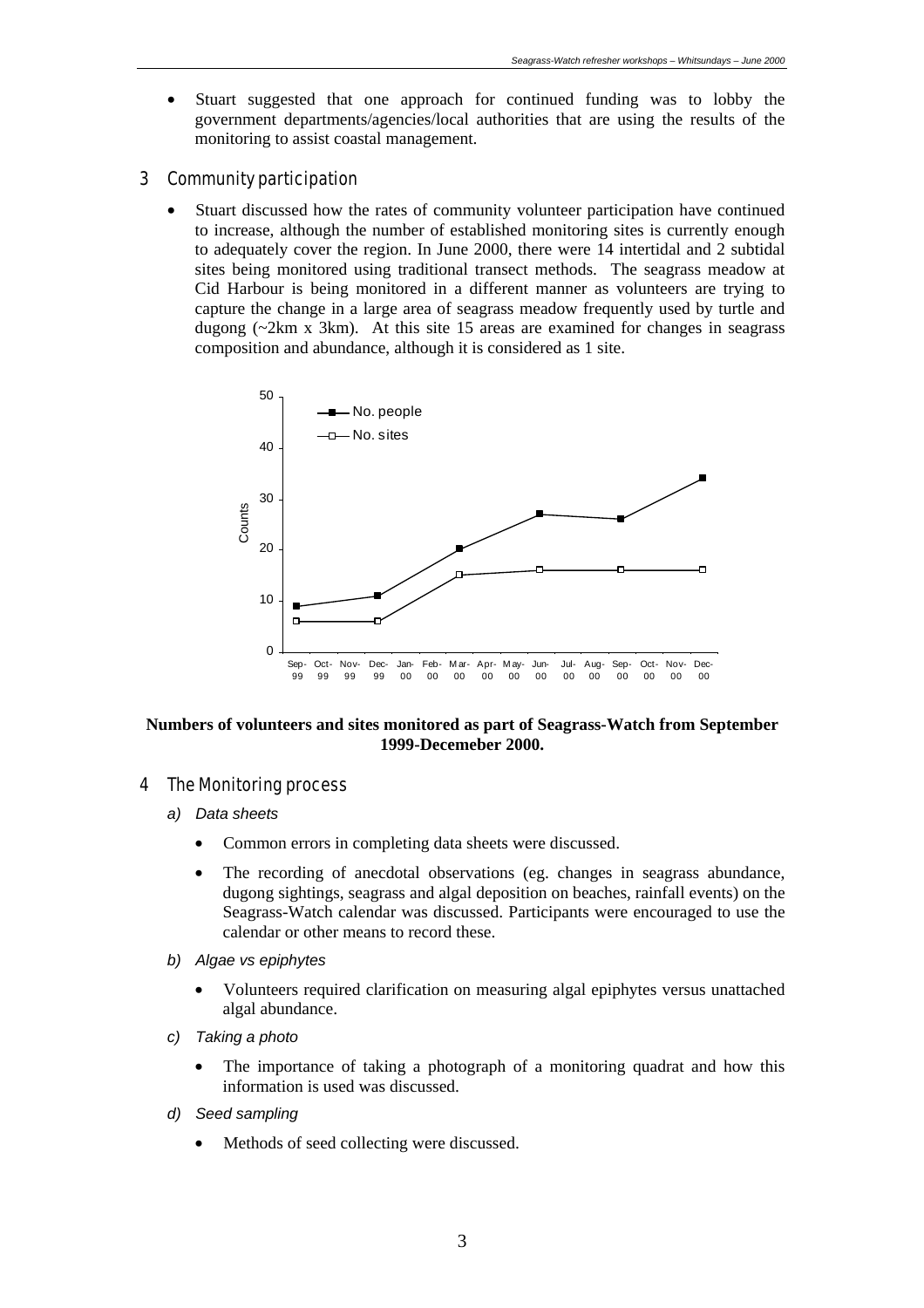#### 5 Analysis of the data (Report card)

- Stuart discussed how the scientists will use the information collected from the ongoing long-term monitoring to give a qualitative report card (evaluation or state) on each locality monitored.
- Stuart discussed the categories used (eg trend in seagrass abundance, species composition, physical disturbance, *etc*) to develop the report card.
- Participants discussed indicators of seagrass decline, such as sewage and nutrient loads, over grazing, sediment movement, low salinity exposure and high temperatures.

#### 6 Results to date (Locality by locality feedback)

- Stuart presented the preliminary results until June 2000 of trends in monitoring seagrass abundance and composition for each of the monitoring localities, and participants contributed to the interpretation of the results. These results are presented in graphs below, and include additional September 2000 results.
- Participants focussed on the interpretation of seasonal trends (baseline) in seagrass abundance and indicators of seagrass decline and impact. Discussion focussed on impacts such as dugong feeding, sediment movement and nutrient exposure in relation to observed seagrass trends.
- Volunteers suggested that persistent filamentous algal abundance and low seagrass abundance at some sites at Pioneer Bay might be related to sewage overflows. Margaret Parr to contact local Water Authority to clarify issue.
- The possible impacts of Laguna Quays development on near-shore marine plant habitats was discussed. Jacquie Shiels is currently liasing with McKay Environment Conservation Council.
- Monitoring by OUCH suggests that impact of anchoring on seagrass meadows is persistent and leads to a 40-80% reduction in seagrass abundance.
- The effects of commercial trawling on seagrass communities were discussed, however it was inconclusive as to whether major impacts were occurring and no Seagrass-Watch data could support this contention.
- Stuart also highlighted the importance of regular monitoring and how missing data can make interpretation of results difficult.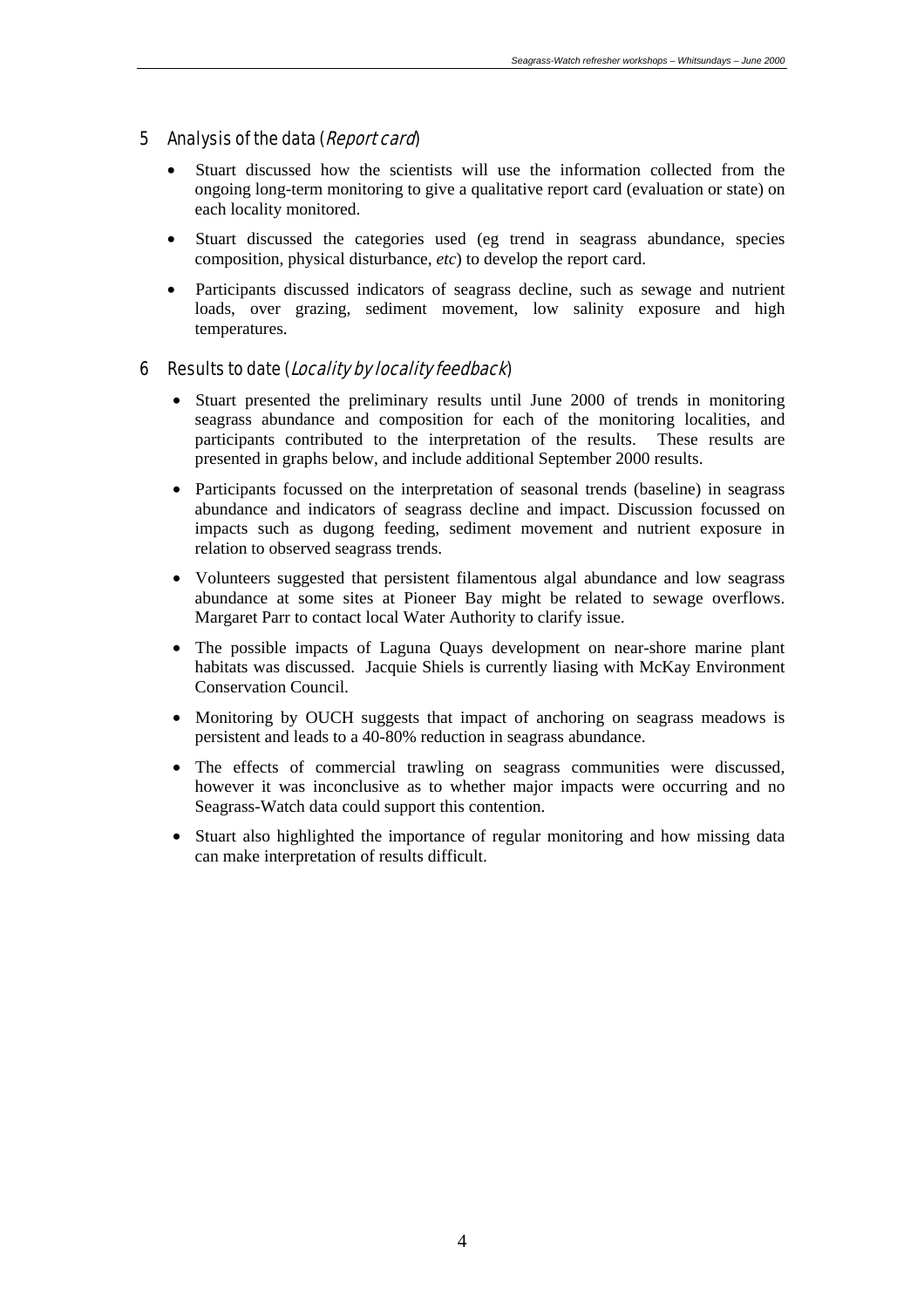

**Whitsundays: Percentage seagrass cover at intertidal sites from August 1999 – September 2000.** (HB = Hydeaway Bay,  $DB = Dingo$  Beach,  $MP = Midge$  Point,  $MT =$ Midgeton, PI = Pigeon Island (Pioneer Bay)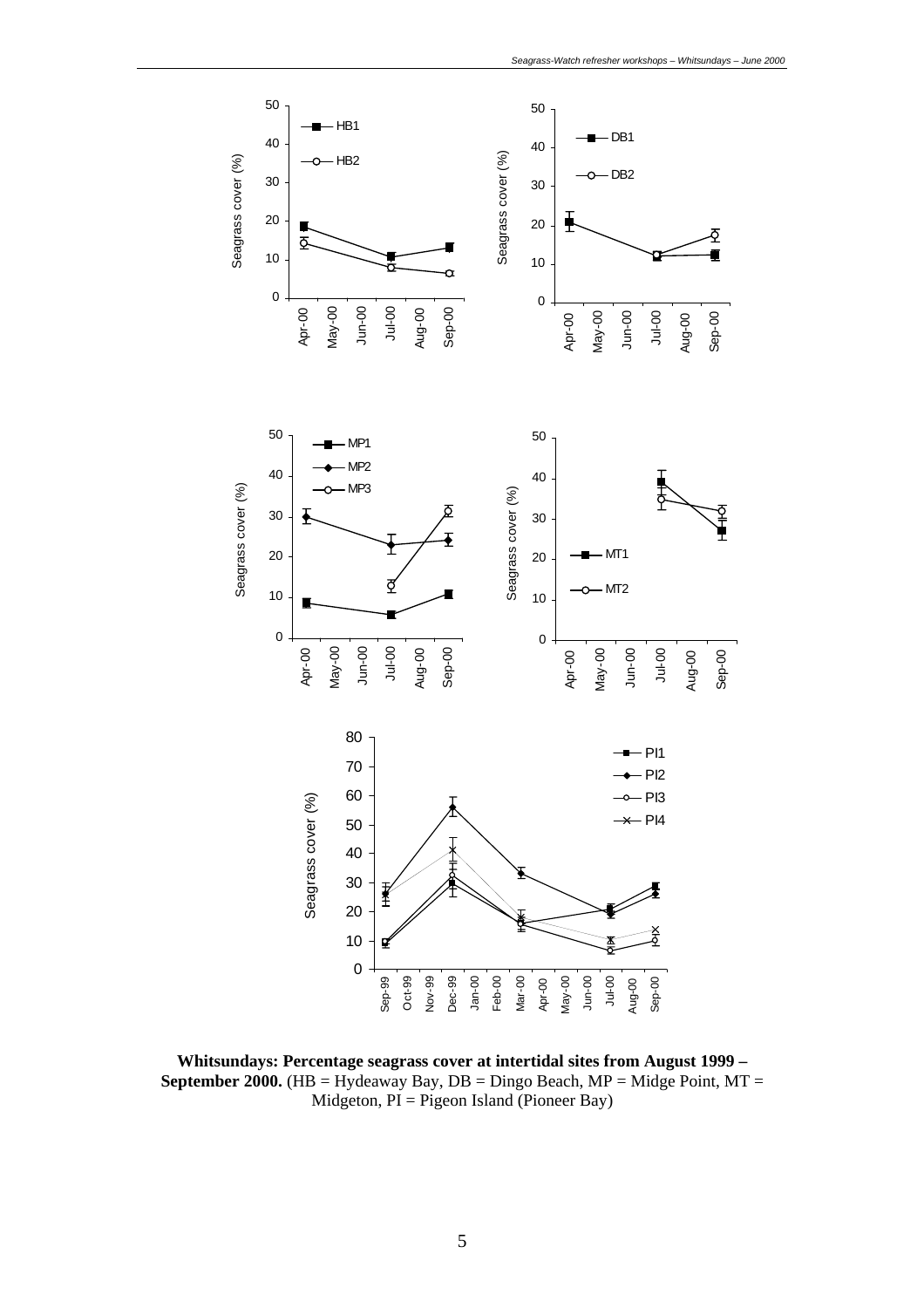



**Whitsundays: Percentage seagrass cover at subtidal sites from August 1999 – September 2000.** (WB= Whitehaven Beach, CH = Cid Harbour)